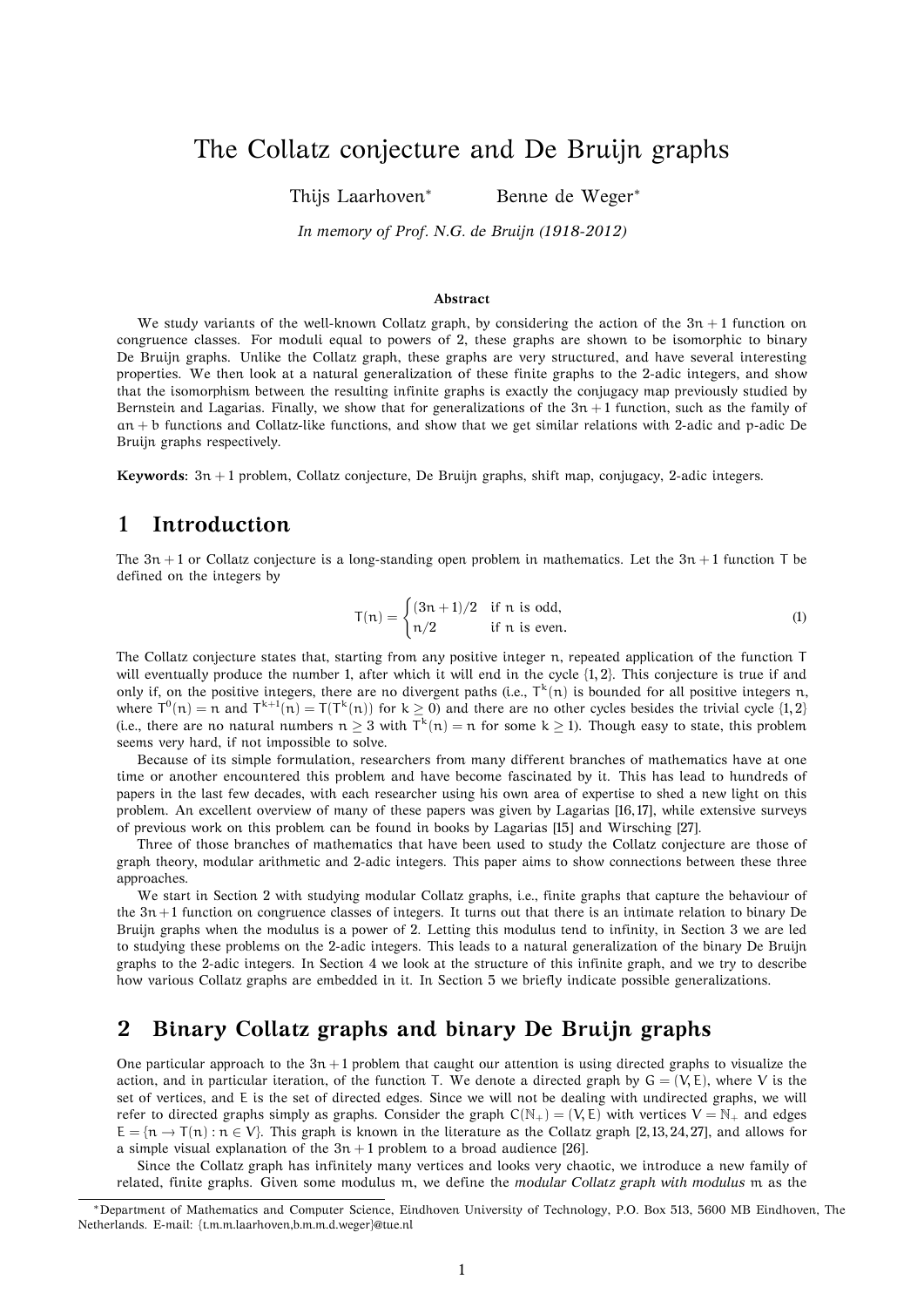

Figure 1: The modular Collatz graph with modulus  $m = 3$ .



Figure 2: The binary Collatz graphs  $C(2)$  with modulus 4 (left) and  $C(3)$  with modulus 8 (right).

graph  $G = (V, E)$  with vertices  $V = \{0, 1, ..., m-1\}$ , and a directed edge runs from a to b if there exist some numbers  $a_1, b_1 \in \mathbb{N}_+$ , with  $a_1 \equiv a \pmod{m}$  and  $b_1 \equiv b \pmod{m}$ , such that  $T(a_1) = b_1$ . For instance, taking  $m = 3$  leads to the graph on three vertices in Figure 1.

As can be seen from this graph, there are no edges going into the vertex 0. So once we 'leave' the set 3Z, we will never return. The only way not to leave this set is to have  $T^k(n) \equiv 0 \pmod{6}$  for all n, which implies  $n = 0$ . Hence proving that all positive integers  $n \equiv \pm 1 \pmod{3}$  iterate to 1 is sufficient to prove the Collatz conjecture. Although this conclusion may seem trivial, and similar but stronger results have been derived by the Monkses [23, 24], it shows that studying these graphs may be useful.

Upon further inspection, it turns out that in general, these graphs do not look particularly nice or structured. But when we take the modulus m to be some power of 2, these graphs do have a nice structure. From now on we will therefore focus on what we call *binary modular Collatz graphs*, or simply *binary Collatz graphs*. We write  $C(k)$  for the modular Collatz graph with modulus  $m = 2<sup>k</sup>$ , and we refer to this graph as the *binary Collatz graph of dimension* k. For convenience, we write  $T_k$  for forward iteration in the graph  $C(k)$ , i.e.,  $T_k(n)$  is the set of vertices v in the graph C(k) that are connected to n by an edge  $n \rightarrow v$ . This relation can be explicitly written as $1$ 

$$
T_{k}(n) = \begin{cases} \{(3n+1)/2, (3n+1)/2+2^{k-1}\} & \text{if } n \text{ is odd,} \\ \{n/2, n/2+2^{k-1}\} & \text{if } n \text{ is even.} \end{cases}
$$
 (2)

For  $k = 2, 3$  we get the graphs  $C(2)$  and  $C(3)$  shown in Figure 2. These can also be found in a recent paper of Monks et al. [24, Figures 7.1, 7.2].

Looking at these graphs, we can immediately see a lot of structure. Both graphs have several symmetries, every vertex has two incoming and two outgoing edges, and reversing the direction of each edge leads to a graph isomorphic to the original graph. In the graph  $C(2)$  we have also labeled each edge with the corresponding congruence class modulo 8, e.g., the edge from 2 to 3 has a label 6, because the numbers  $a \equiv 2 \pmod{4}$ satisfying  $T(a) \equiv 3 \pmod{4}$  are exactly all numbers  $a \equiv 6 \pmod{8}$ . With this labeling, we can see a connection between C(2) and C(3): the latter can be formed by taking the so-called *line graph* of the former, associating edges in  $C(2)$  to vertices in  $C(3)$  and connected edges in  $C(2)$  to edges in  $C(3)$ .

Seeing these beautiful graphs, one may wonder what is known about these graphs, and the title of this paper gives most of it away. Given an alphabet  $\Sigma = \{0, 1, \ldots, p - 1\}$  of size p and a wordlength k, the p-ary De Bruijn *graph of dimension* k [5] is defined as the graph  $B(p, k) = (V, E)$  with vertex set  $V = \Sigma^k$ , and an edge runs from the word  $a_0a_1 \cdots a_{k-1}$  to the word  $b_0b_1 \cdots b_{k-1}$  if and only if  $a_{i+1} = b_i$  for  $i = 0, \ldots, k-2$ . Thus, an edge runs from one word to another if the last  $k - 1$  symbols of the first word are equal to the first  $k - 1$  symbols of the second word. When  $p = 2$  we also refer to these graphs as *binary De Bruijn graphs*. Besides viewing the vertices as words of a fixed length over some finite alphabet, it is also convenient to associate the numbers from 0 to  $p^k - 1$  to the vertices. For this we identify words  $b_0b_1 \cdots b_{k-1}$  with numbers  $\sum_{i=0}^{k-1} b_i p^i$ . Figure 3 shows the two different labelings of the binary De Bruijn graph  $B(2,3)$  of dimension 3. For the remainder of this paper, we will choose to label the vertices with these numbers rather than with words over a finite alphabet.

We write  $\sigma_{p,k}$  for forward iteration in the p-ary De Bruijn graph of dimension k. In terms of finite words over Σ, this corresponds to  $\sigma_{p,k}(b_0b_1 \cdots b_{k-1}) = \{b_1b_2 \cdots b_{k-1}x : x \in \Sigma\}$ . For now we will focus on the case  $p = 2$ , when the relation  $\sigma_{2,k}$  can be described in terms of numbers as

$$
\sigma_{2,k}(n) = \begin{cases} \{(n-1)/2, (n-1)/2 + 2^{k-1}\} & \text{if } n \text{ is odd,} \\ \{n/2, n/2 + 2^{k-1}\} & \text{if } n \text{ is even.} \end{cases}
$$
(3)

Since this relation shifts the bits to the left and appends a new bit, we will refer to this relation as the *(binary) shift relation*.

<sup>&</sup>lt;sup>1</sup>In this expression, numbers should be calculated modulo  $2^k$ , as all vertices correspond to congruence classes modulo  $2^k$ .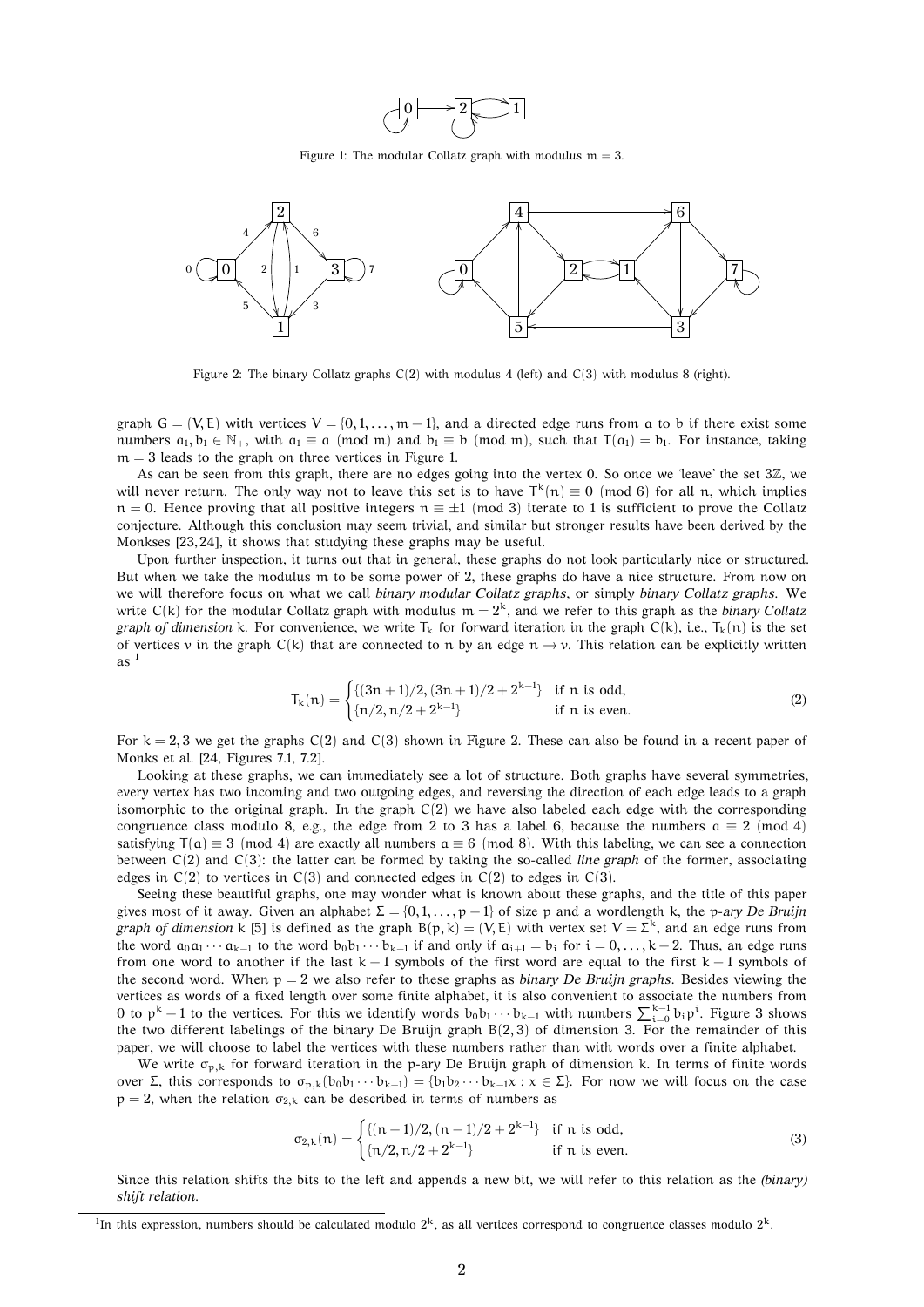

Figure 3: The binary De Bruijn graph of dimension 3, with binary (left) and numeric (right) labels on vertices.

De Bruijn graphs are closely related to, and mostly studied for, finding *De Bruijn sequences*: cyclic sequences of symbols over a finite alphabet containing each sequence of length k exactly once as a subsequence. For instance, a De Bruijn sequence for  $k = 3$  is given by 00010111(00). These sequences correspond precisely to Hamiltonian paths in De Bruijn graphs. The above sequence corresponds to the path starting at 000, and following the path  $000 \to 001 \to 010 \to 101 \to 011 \to 011 \to 110 \to 100$ , visiting each vertex of the graph exactly once, hence containing each sequence of length 3 as a subsequence exactly once. Since De Bruijn graphs are Hamiltonian, such De Bruijn sequences exist for any value of p and k, and can be constructed from a Hamiltonian path in a De Bruijn graph.<sup>2</sup>

Comparing Figures 2 and 3, it is clear that the graph  $B(2, 3)$  has exactly the same structure as the binary Collatz graph  $C(3)$ . In fact, for any value of k, the graphs  $C(k)$  and  $B(2, k)$  have exactly the same structure. This can be seen as follows. Let us use the notation  $(x_i(n))$  for the 0 – 1 sequence defined by  $x_i(n) \equiv T^i(n)$ (mod 2), for  $i \in \mathbb{N}$ , as in [13]. For example, since the orbit of  $n = 3$  under iterating T is  $(3, 5, 8, 4, 2, 1, 2, 1, 2, ...)$ the sequence  $(x_i(n))$  is this orbit taken modulo 2, i.e.,  $(1,1,0,0,0,1,0,1,0,...)$ . Then it is immediate that  $x_i(T(n)) \equiv T^i(T(n)) = T^{i+1}(n) \equiv x_{i+1}(n) \pmod{2}$ , i.e., applying T to n means shifting the sequence  $(x_i(n))$  one position to the left. The first k terms of  $(x_i(n))$  depend only on the value of n (mod  $2^k$ ), and  $x_{k+1}(n)$  and  $x_{k+1}(n+2^k)$  always are different, as shown in [13, Equation (2.9)]. So if we consider the (iterated) action of T on a congruence class of some n (mod  $2^k$ ), then we find that the first k elements of  $(x_i(n))$  are identical for all numbers in this congruence class, and that the first k elements of  $(x_i(T(n)))$  are those of  $(x_i(n))$  shifted by one to the left, with at the end added a 0 or 1, both occuring equally often. But this shows exactly that one forward iteration in the binary Collatz graph of dimension k can be described as the shift relation on the bit sequences of length k, i.e., as the forward iteration on the binary De Bruijn graph of dimension k.

To summarize the result, we introduce the function  $\Phi_k$ :  $\{0, \ldots, 2^k - 1\} \rightarrow \{0, \ldots, 2^k - 1\}$ , defined by

$$
\Phi_{k}(n) = \sum_{i=0}^{k-1} x_{i}(n) 2^{i}.
$$
\n(4)

Then we have the following statement.

**Theorem 2.1.** *For any*  $k > 1$ *, the function*  $\Phi_k$  *is an isomorphism between*  $C(k)$  *and*  $B(2, k)$ *.* 

For the binary Collatz graphs, we introduced the notation  $T_k$  to indicate forward iteration in the graph, and for binary De Bruijn graphs we wrote  $\sigma_{2,k}$  for walking along edges in these graphs. Since  $\Phi_k$  is an isomorphism between the two graphs, we can describe the relation between  $T_k$  and  $\sigma_{(2,k)}$  via  $\Phi_k$  by

$$
T_k \equiv \Phi_k^{-1} \circ \sigma_{2,k} \circ \Phi_k,\tag{5}
$$

where  $\Phi_k^{-1}(\{a, b\}) = \{\Phi_k^{-1}(a), \Phi_k^{-1}(b)\}$ . This is why  $\Phi_k$  may be called a *(k-dimensional) conjugacy map*.

While the relation between De Bruijn graphs and the Collatz conjecture does not appear in the literature, these bijections  $\Phi_k$  have been explicitly studied before by Bernstein and Lagarias [3, 4, 13], but in a context different from graph isomorphisms. In [13, Table 2] these bijections were explicitly given as permutations on numbers between 0 and  $2^k - 1$ , e.g., for k = 3 we get the permutation  $\Phi_3 \equiv (1, 5)$  cf. Figures 2, 3, and for k = 4 we get the permutation  $\Phi_4 \equiv (1, 5)(2, 10)(9, 13)$  cf. Figure 4.

Since the graphs  $C(k)$  and  $B(2, k)$  are isomorphic, they share several properties. As mentioned before, the line graph of a k-dimensional binary Collatz graph is isomorphic to the  $(k+1)$ -dimensional binary Collatz graph, and the transpose graph of  $C(k)$ , obtained by reversing the direction of each edge, is again isomorphic to  $C(k)$ . One other remarkable property of these graphs is that there is exactly one way to end up at any vertex in the graph after exactly k steps (including the vertex itself). This can be expressed in terms of the adjacency matrix of the graph,  $A_k$ , by  $(A_k^k)_{i,j} = 1$  for all indices i, j. This was previously noted by Feix et al. [7], and Feix and Rouet [8]. Since every vertex has two outgoing edges, it follows that  $(A_k^{\ell})_{i,j} = 2^{\ell-k}$  for  $\ell \geq k$ . In particular, this value does not depend on i or j. Thus, if we start at any vertex in the graph, and take k or more random steps in the graph, we can be at all vertices with equal probability. So if we only know the k least significant bits of a number n, then we know absolutely nothing about  $T^k(n)$ . This also gives some intuition why the  $3n + 1$ 

 $^{2}$ Due to the exponential size of the De Bruijn graphs, this method of finding De Bruijn sequences is not very efficient. In Section 4 we will see a more practical method for generating these sequences.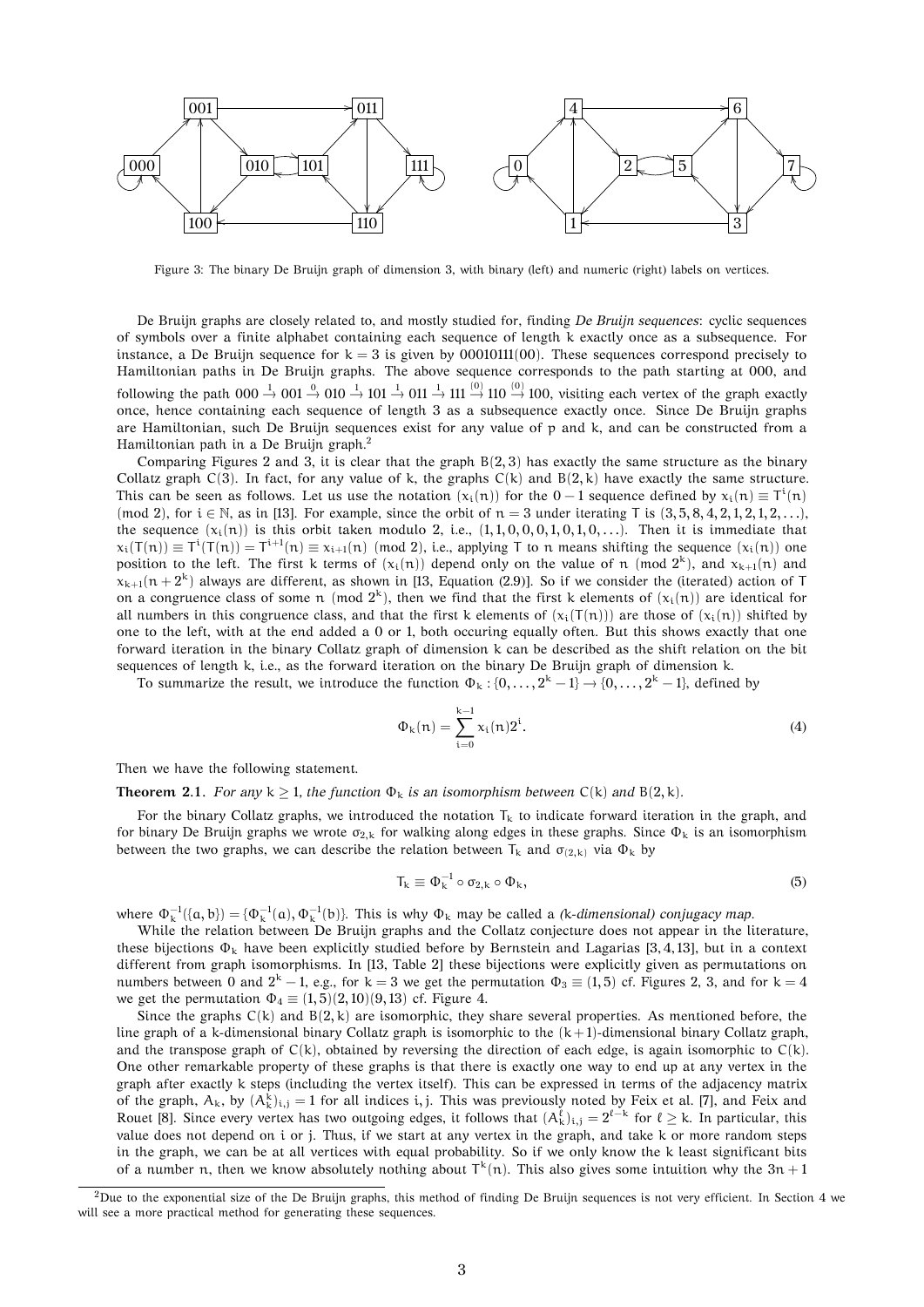

Figure 4: The graphs C(4) (left) and B(2, 4) (right), and the corresponding isomorphism  $\Phi_4 = (1, 5)(2, 10)(9, 13)$ .

problem is so hard: unless we know exactly what number we started out with, during each iteration we lose one bit of information about the resulting number.

We are ultimately looking for more insight into the  $3n + 1$  problem, but these De Bruijn graphs are not quite the same as the Collatz graphs. The vertices are congruence classes rather than numbers, and the graphs are finite. Still, there are relations between these binary Collatz graphs and the regular Collatz graph. For instance, if we simply restrict the Collatz graph to the vertex set  $\{0,\ldots,2^k-1\}$ , we get a subgraph of C(k). Also, each edge in the Collatz graph corresponds in each  $C(k)$  to one edge, e.g., the edge  $5 \rightarrow 8$  in the Collatz graph corresponds to the edges  $1 \rightarrow 0$  in C(1) and C(2), the edge  $5 \rightarrow 0$  in C(3), and the edge  $5 \rightarrow 8$  in the graphs  $C(k)$  for  $k \geq 4$ . By considering the sequence of graphs  $C(k)$ , and taking only those edges that appear in infinitely many of these graphs, we exactly get the Collatz graph on the natural numbers (including 0).

#### **3 The** 2**-adic Collatz graph and the** 2**-adic De Bruijn graph**

While considering finite Collatz graphs on congruence classes leads to nicely structured graphs, we would like to know more about the infinite Collatz graph on the natural numbers. Therefore it would be interesting to consider extensions of these binary Collatz graphs and binary De Bruijn graphs to larger (infinite) vertex sets, by in some way letting k go to infinity. Then vertices may actually correspond to numbers rather than to residue classes.

Although it is not exactly clear what " $\lim_{k\to\infty} C(k)$ " means, we can naturally find an answer to this question by taking a detour along the De Bruijn graphs. First, we can easily extend the concept of De Bruijn graphs to infinite sequences of symbols over a finite alphabet. We define the *infinite binary De Bruijn graph* as the graph  $G = (V, E)$ , where the vertex set is defined by  $V = \{b_0 b_1 \cdots : b_i \in \{0, 1\}\}$ , and an edge runs from a vertex  $a_0a_1 \cdots$  to a vertex  $b_0b_1 \cdots$  if and only if  $a_{i+1} = b_i$ , for each  $i \in \mathbb{N}$ . Similar to the previous section, to these infinite sequences we may associate numbers, by considering the set of 2-adic integers  $\mathbb{Z}_2$  [11]. We will identify sequences  $b_0b_1\cdots$  with 2-adic integers  $\sum_{i=0}^{\infty} b_i 2^i$ . With this labeling of the vertices, we will also refer to the infinite binary De Bruijn graph as the 2-adic De Bruijn graph, or  $B(\mathbb{Z}_2)$ . Note that in this graph, each vertex has only one outgoing edge. So while the shift relation  $\sigma_{2,k}$  for finite binary De Bruijn graphs, mapping vertices m to its set of neighbors, is not a proper function, forward iteration in the 2-adic De Bruijn graph can be seen as a proper function from  $\mathbb{Z}_2$  to  $\mathbb{Z}_2$ . We denote this function by  $\sigma_2$ , and it satisfies

$$
\sigma_2(n) = \begin{cases} (n-1)/2 & \text{if } n \text{ is odd,} \\ n/2 & \text{if } n \text{ is even.} \end{cases}
$$
 (6)

In terms of binary sequences, this function  $\sigma_2$  simply removes the first bit of a number and shifts the 'remaining' bits one position to the left. This function is therefore known in the literature as the *shift map* [1, 3, 4, 12, 22].

Before going back to the 3n + 1 problem, consider the limit of the isomorphisms  $\Phi_k$ , for  $k \to \infty$ . Using the definition  $\Phi_k(n) = \sum_{i=0}^{k-1} x_i(n) 2^i$ , we can just let k tend to infinity to obtain  $\Phi(n) = \sum_{i=0}^{\infty} x_i(n) 2^i$ . In  $\mathbb{Z}_2$ , this is a convergent series, and for any  $n \in \mathbb{Z}_2$ ,  $\Phi(n)$  is a well-defined 2-adic integer. By investigating  $\Phi^{-1}(B(\mathbb{Z}_2))$ it becomes clear what " $\lim_{k\to\infty} C(k)$ " could be, as  $\Phi^{-1}(B(\mathbb{Z}_2))$  corresponds exactly to the Collatz graph extended to the 2-adic integers. The extension of the  $3n + 1$  function T to the 2-adic integers was previously studied in [1, 3, 4, 12, 14, 21, 22, 27]. We will refer to this graph, with vertex set  $\mathbb{Z}_2$  and edge set  $\{n \to \tau(n) : n \in \mathbb{Z}_2\}$ , as the 2-adic Collatz graph, and denote it by  $C(\mathbb{Z}_2)$ . The following result is immediate.

**Theorem 3.1.** *The graphs*  $C(\mathbb{Z}_2)$  *and*  $B(\mathbb{Z}_2)$  *are isomorphic, and the function*  $\Phi : \mathbb{Z}_2 \to \mathbb{Z}_2$ *, defined by* 

$$
\Phi(n) = \sum_{i=0}^{\infty} x_i(n) 2^i, \tag{7}
$$

*is an isomorphism from*  $C(\mathbb{Z}_2)$  *to*  $B(\mathbb{Z}_2)$ *.* 

The function Φ is known in the literature as the *conjugacy map* [3, 4, 12, 13, 15, 22, 27], and it clearly satisfies

$$
\mathsf{T} \equiv \Phi^{-1} \circ \sigma \circ \Phi. \tag{8}
$$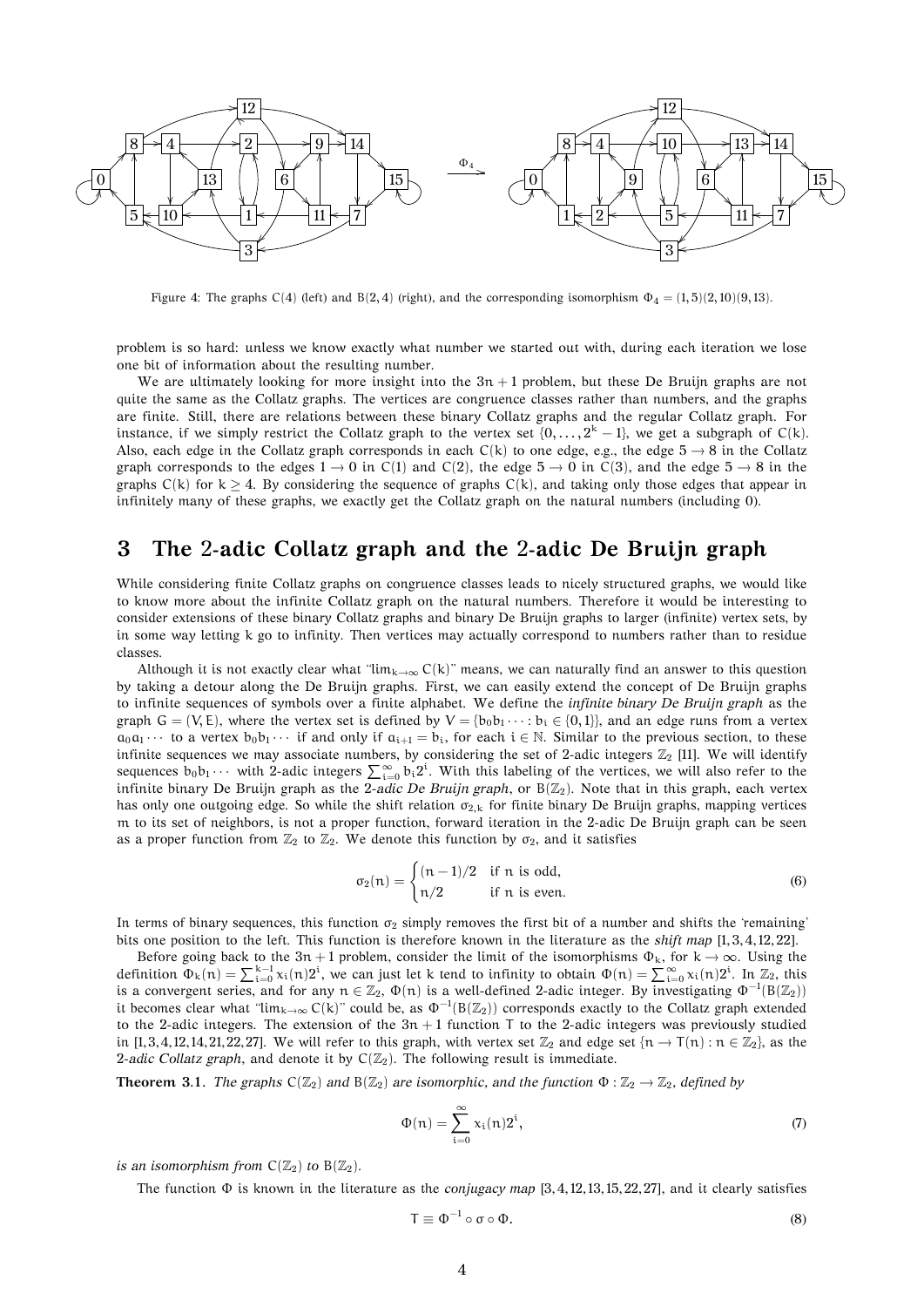

Figure 5: A divergent component in  $C(\mathbb{Z}_2)$  with an irrational number  $\alpha = 10110...$  (left), and the corresponding component in  $B(\mathbb{Z}_2)$ with the irrational number  $\Phi(\alpha) = \beta = 10010...$  (right). Note that the first five bits of  $\beta$  follow from  $\Phi_5(10110) = 10010$ , or equivalently,  $\Phi_5(13) = 9.$ 

For values of n for which the behaviour of iterates of n is completely known, one can easily compute  $\Phi(n)$ . For instance,  $\Phi(1) = 101010... = -1/3$ ,  $\Phi(5) = -13/3$ , and all numbers ending in the cycle  $\{1, 2\}$  correspond to rational numbers in the 2-adic De Bruijn graph with denominator 3. The Collatz conjecture is equivalent to the statement  $\Phi(\mathbb{N}_+) \subseteq \frac{1}{3}\mathbb{Z} \setminus \mathbb{Z}$  [13].

## **4 Structure inside the** 2**-adic Collatz graph**

Let us now further investigate the graph  $C(\mathbb{Z}_2)$ . First, the graph  $C(\mathbb{Z}_2)$  is not connected, and contains uncountably many components. It contains two types of components: cyclic components, corresponding to cycles of the function T; and divergent components, which do not contain a cycle, but extend infinitely far in both directions.

The subgraph of  $C(\mathbb{Z}_2)$  containing all divergent components, which we will denote by  $C^{\text{div}}(\mathbb{Z}_2)$ , is arguably the least interesting part of the graph. Although it contains uncountably many components, they are all pairwise isomorphic, and the vertices in each of these graphs are all indistinguishable, in the sense that the forward mapping is an automorphism. Figure 5 shows one of these components, containing an irrational 2-adic integer  $\alpha = 10110 \cdots$ , and the corresponding component in B( $\mathbb{Z}_2$ ).

Note that theoretically, it is possible that a divergent component arises from some *rational* 2-adic integer, i.e., a rational number with an odd denominator. It has been conjectured [13, Periodicity Conjecture] that all rational 2-adic integers are part of a cyclic component, which can be formulated as  $\Phi(\mathbb{Z}_2 \cap \mathbb{Q}) = \mathbb{Z}_2 \cap \mathbb{Q}$ . But so far, we only know for certain that cyclic components must arise from rational numbers, i.e.,  $\Phi(\mathbb{Z}_2 \cap \mathbb{Q}) \supseteq \mathbb{Z}_2 \cap \mathbb{Q}$  [3, Corollary 1].

The other part of the graph, formed by the 2-adic integers that end in a cycle, has different properties. The number of components is only countably infinite, since we can enumerate all possible cycles to find all components. For instance, there are two components with a cycle of length 1 (containing the cycles  $0 \stackrel{0}{\rightarrow} 0$ and  $-1\frac{1}{2}$  –1), and there is exactly one component with a cycle of length 2, shown in Figure 6. The Collatz conjecture states that this latter component contains the entire Collatz graph on the positive integers as a subgraph.

Writing  $M_k$  for the number of components in  $C(\mathbb{Z}_2)$  with a cycle of length k, by counting words of length k and computing their cyclic orders, it follows that

$$
2^k = \sum_{d|k} d M_d.
$$
 (9)

Applying Möbius inversion to the above, we obtain a direct formula for  $M_k$  as

$$
M_k = \frac{1}{k} \sum_{d|k} \mu(d) 2^{k/d} = \frac{1}{n} 2^n + O(2^{n/2}).
$$
\n(10)

The sequence  $(M_k)_{k\geq 1} = (1, 2, 1, 2, 3, 6, ...)$  has been encountered before in the context of the Collatz conjecture [14], but has also been studied in different contexts [28] and is known as Moreau's necklace-counting function [25].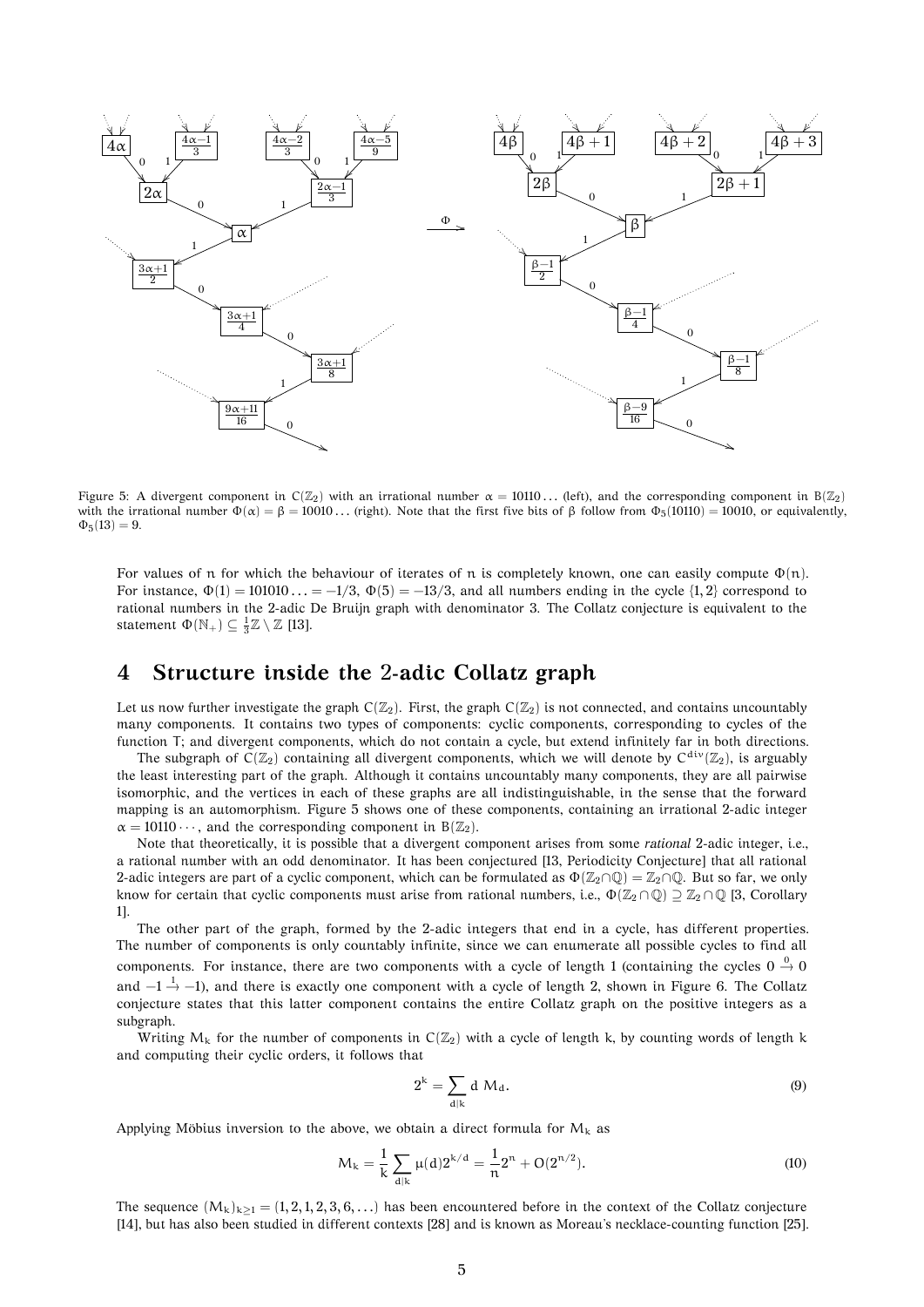

Figure 6: The components corresponding to the cycle (01), in  $C(\mathbb{Z}_2)$  (left) and in  $B(\mathbb{Z}_2)$  (right). The Collatz conjecture states that the component on the left contains all positive integers.

What this function M is actually counting is the number of different Lyndon words of length k: strings of length k that are inequivalent modulo cyclic rotations, and with period equal to k  $[18]^3$ . Somewhat surprisingly, a connection between Lyndon words and De Bruijn sequences has been made before in the literature [9, 10]: one may obtain a De Bruijn sequence of order k by appropriately concatenating Lyndon words of length some divisor d of k. For instance, for  $k = 4$ , the Lyndon words of lengths d|k are given by 0, 1, 01, 0001, 0011, 0111. By extending these words to words of length 4, we may order them lexicographically as  $0(000)$ ,  $0001$ ,  $0011$ ,  $01(01)$ ,  $0111$ ,  $1(111)$ . Concatenating the Lyndon words in this order, we get the sequence

$$
0|0001|0011|01|0111|1, \t(11)
$$

which is indeed a De Bruijn sequence of order 4, corresponding to a Hamiltonian path in the graph  $B(2, 4)$ . This algorithm is known in the literature as the FKM algorithm, after its inventors Fredricksen, Kessler and Maiorana [9, 10].

Another fascinating property of the cyclic part of the 2-adic Collatz graph, is the fact that there is a one-to-one correspondence between cycles in  $C(\mathbb{Z}_2)$ , and integer cycles of the family of  $3n + b$  functions  $T^{(3,b)}$ defined by

$$
\mathsf{T}^{(3,\mathrm{b})}(\mathsf{n}) = \begin{cases} (3\mathsf{n} + \mathsf{b})/2 & \text{if } \mathsf{n} \text{ is odd,} \\ \mathsf{n}/2 & \text{if } \mathsf{n} \text{ is even,} \end{cases} \tag{12}
$$

for odd b coprime to 3. More precisely, if there is a rational cycle in  $C(\mathbb{Z}_2)$  with all numbers having denominator b, then this cycle corresponds exactly to an integer cycle of the  $3n + b$  problem. This follows from the fact that  $T(n/b) = T^{(3,b)}(n)/b$ . This correspondence was previously noted by Lagarias [14, p. 40]. So together, the  $3n + b$ problems on integers are very structured, as we know that every cycle (Lyndon word) corresponds to exactly one primitive value b, as previously observed by Lagarias [14]. Finding the value of b associated to a given Lyndon word is not so hard, but when we try to find all Lyndon words corresponding to a value b, we get stuck. Note that solving this problem would solve the Collatz conjecture, and much more.

Going back to the complete 2-adic Collatz graph  $C(\mathbb{Z}_2)$ , we saw that we may divide the graph in two parts: a cyclic part, and a divergent part. Furthermore, we know that all cycles must correspond to rational numbers, but we do not know whether all rational numbers also correspond to cycles. So theoretically, we have three different types of components: cyclic, rational components; divergent, rational components; and divergent, irrational components. We will denote these parts of the graph with  $C^{cyc}(\mathbb{Z}_2 \cap \mathbb{Q})$ ,  $C^{div}(\mathbb{Z}_2 \cap \mathbb{Q})$ , and  $C(\mathbb{Z}_2 \setminus \mathbb{Q})$ respectively. Each of these parts of the graph corresponds to a part of  $B(\mathbb{Z}_2)$ , under the map  $\Phi$ .

The complete structure of  $C(\mathbb{Z}_2)$  and its image under  $\Phi$  in  $B(\mathbb{Z}_2)$  are summarized in Figure 7. The periodicity conjecture [13] states that the middle part,  $C^{div}(\mathbb{Z}_2 \cap \mathbb{Q})$ , is empty. If this is true, then the picture somewhat simplifies, as then we would get  $\Phi C(\mathbb{Z}_2 \cap \mathbb{Q}) = B(\mathbb{Z}_2 \cap \mathbb{Q})$  and  $\Phi C(\mathbb{Z}_2 \setminus \mathbb{Q}) = B(\mathbb{Z}_2 \setminus \mathbb{Q})$ .

The challenge of the Collatz conjecture now can be seen as a study in more detail of the embedding of  $C(N_+)$  into  $C(\mathbb{Z}_2)$ . The idea is that  $C(N_+)$  is a rather chaotic object, which lies somehow inside the beautifully structured object  $C(\mathbb{Z}_2)$ . The latter graph is isomorphic via the conjugacy map  $\Phi$  to  $B(\mathbb{Z}_2)$ , which indeed has a rich and well understood structure. Similarly other interesting subgraphs of  $C(\mathbb{Z}_2)$  can via  $\Phi$  be embedded into  $B(\mathbb{Z}_2)$ .

<sup>3</sup>Lyndon words are actually the *representatives* of the classes of words that are equivalent through cyclic rotation, where the representative of a class is chosen as the lexicographic first word.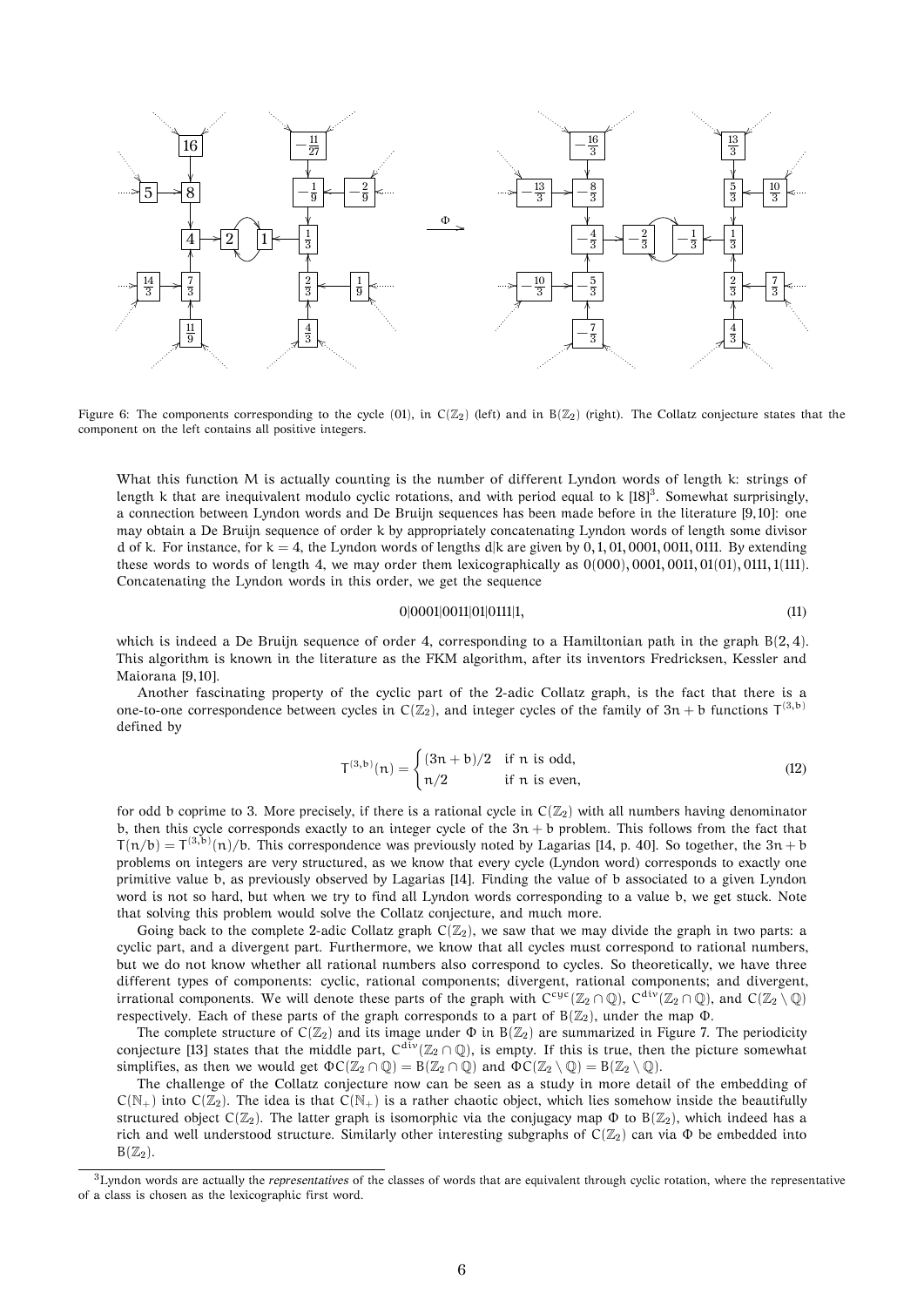

Figure 7: The structure inside  $C(\mathbb{Z}_2)$  (left) and the corresponding structure inside  $B(\mathbb{Z}_2)$  (right). Solid arrows pointing to the same larger graph imply that the large graph can be partitioned into these smaller graphs. Dotted lines correspond to graph inclusions.

### **5 Generalizations and the** p**-adic De Bruijn graphs**

#### **5.1** an + b **problems and the** 2**-adic De Bruijn graph**

In the previous section we briefly mentioned a generalization of the  $3n+1$  function T to  $3n+b$  functions  $T^{(3,b)}$ . A frequently considered further generalization of these functions is the family of an + b *functions* [4, 6, 7, 13, 15]. For odd  $a, b \in \mathbb{Z}$ , we define the  $an + b$  function  $T^{(a,b)}$  by

$$
T^{(a,b)}(n) = \begin{cases} (an+b)/2 & \text{if } n \text{ is odd,} \\ n/2 & \text{if } n \text{ is even.} \end{cases}
$$
 (13)

For  $a = 3$ , we expect that no divergent paths exist, since with equal 'probability', we either multiply a number by 1/2 or (roughly) by 3/2. So on average, the numbers increase by a factor  $\sqrt{3/4}$  < 1. For a  $\geq$  5, this heuristic suggests a different behaviour. For instance, for the  $5n + 1$  problem and the  $7n + 1$  problem, we expect most paths to diverge [6, 15].

Although in this sense, the an + b problems behave differently from the  $3n + 1$  problem, the story described above related to De Bruijn graphs applies to all of these problems as well. Defining  $C^{(a,b)}(\cdot)$  similarly as the Collatz graphs C( $\cdot$ ) but for the an + b function  $T^{(a,b)}$ , and defining  $x_i^{(a,b)}(n)$  analogously to  $x_i(n)$ , we obtain the following result. This similarity between the  $3n + 1$  problem and general  $an + b$  problems was previously noted by Feix et al. [7].

**Theorem 5.1.** For any  $k \ge 1$ , the graphs  $C^{(a,b)}(k)$  and  $B(2,k)$  are isomorphic, and the function  $\Phi_k^{(a,b)}$ :  $\{0, \ldots, 2^k - 1\} \rightarrow \{0, \ldots, 2^k - 1\}$ , defined by

$$
\Phi_{k}^{(a,b)}(n) = \sum_{i=0}^{k-1} x_{i}^{(a,b)}(n) 2^{i},
$$
\n(14)

is an isomorphism between  $C^{(\alpha,b)}(k)$  and  $B(2,k)$ . Furthermore, the graphs  $C^{(\alpha,b)}(\mathbb{Z}_2)$  and  $B(\mathbb{Z}_2)$  are isomorphic, *and the*  $an + b$  *conjugacy map*  $\Phi^{(a,b)}$  :  $\mathbb{Z}_2 \rightarrow \mathbb{Z}_2$ *, defined by* 

$$
\Phi^{(a,b)}(n) = \sum_{i=0}^{\infty} x_i^{(a,b)}(n) 2^i,
$$
\n(15)

*is an isomorphism from*  $C^{(a,b)}(\mathbb{Z}_2)$  *to*  $B(\mathbb{Z}_2)$ *, satisfying* 

$$
\mathbf{T}^{(\mathbf{a},\mathbf{b})} \equiv (\Phi^{(\mathbf{a},\mathbf{b})})^{-1} \circ \sigma_2 \circ \Phi^{(\mathbf{a},\mathbf{b})}.
$$
 (16)

For example, for the  $5n + 1$  problem and  $k = 3$ , we get the isomorphism  $\Phi_3^{(5,1)} \equiv (1,3)(2,6)(5,7)$ .

It is of interest to observe that for any  $an + b$  problem, the binary modular graphs that appear are always isomorphic to the same binary De Bruijn graphs. Only the labeling of the graphs depends on the choice of a and b. In other words, the binary and 2-adic De Bruijn graphs themselves do not contain much information anymore about the generalized Collatz problems. The wanted information is contained in the isomorphisms (the labelings of the graph edges, the conjugacy maps), which are different for each a, b, and not well understood at all. That these maps really are different can be seen by noticing that the conjugacy map for the  $3n + 1$ function maps  $C(N_+)$  into (most probably) one cyclic connected component in  $B(Z_2)$ , while for the  $5n + 1$ function the image of  $C^{(5,1)}(\mathbb{N}_+)$  under its conjugacy map ends up in at least 3 cyclic components, but (most probably) in infinitely many components, most of which are divergent. While  $C^{\rm div}(\Bbb Z_2\cap\Bbb Q)$  is conjectured to be empty,  $(C^{(5,1)})^{\text{div}}(\mathbb{Z}_2 \cap \mathbb{Q})$  is conjectured to have infinitely many distinct components. This may be seen as an illustration of the profound difficulty of the Collatz conjecture and its siblings.

Note that for the choice  $a = 1$  and  $b = -1$ , the isomorphism  $\Phi^{(1,-1)}$  is extremely well understood, since  $T^{(1,-1)} \equiv \sigma_2$  and  $\Phi^{(1,-1)} \equiv id$ , the identity map. So one could also write  $B(2,k) = C^{(1,-1)}(k)$  and  $B(\mathbb{Z}_2) = C^{(1,-1)}(\mathbb{Z}_2).$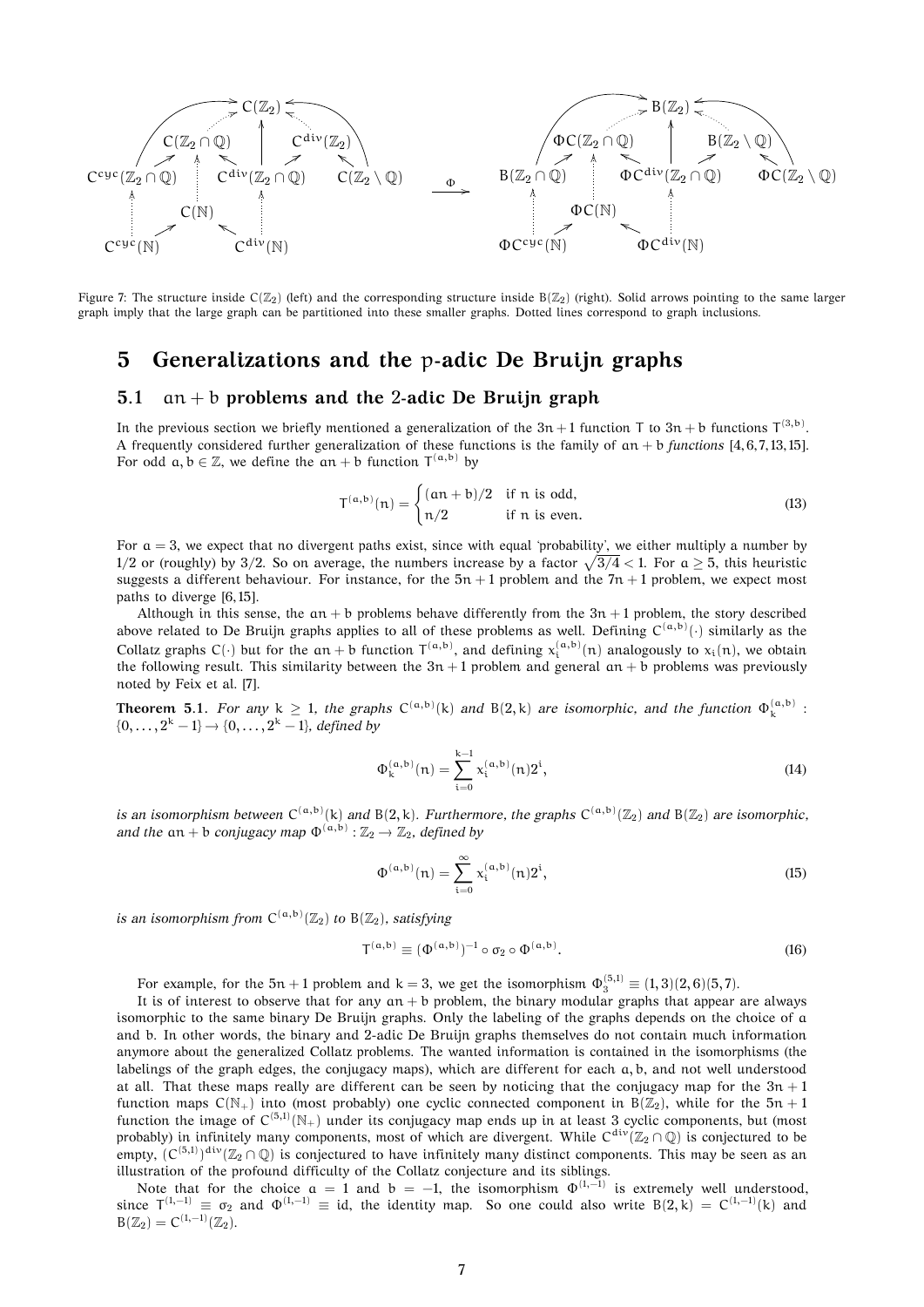

Figure 8: The ternary modular graph of dimension 2 corresponding to the function  $f_0$  in (18) and the ternary De Bruijn graph of dimension 2, B(3,2). The corresponding isomorphism  $\Phi_2^{(f_0)}$  of order 7 is given by the permutation  $\Phi_2^{(f_0)} \equiv (1, 4, 5, 7, 3, 2, 6)$ .

#### **5.2** p**-ary functions and the** p**-adic De Bruijn graphs**

A further generalization of the function T was considered in, e.g., [7, 8, 19--21, 27]. For some appropriately chosen integers  $a_i$  and  $b_i$ , let f be defined by

$$
f(n) = \begin{cases} (a_0 n + b_0)/p & \text{if } n \equiv 0 \pmod{p}, \\ (a_1 n + b_1)/p & \text{if } n \equiv 1 \pmod{p}, \\ \dots & \dots \\ (a_{p-1} n + b_{p-1})/p & \text{if } n \equiv p-1 \pmod{p}. \end{cases}
$$
(17)

For instance, a problem Lagarias attributes to Collatz [13] concerns the function  $f_0$  defined by

$$
f_0(n) = \begin{cases} 2n/3 & \text{if } n \equiv 0 \pmod{3}, \\ (4n-1)/3 & \text{if } n \equiv 1 \pmod{3}, \\ (4n+1)/3 & \text{if } n \equiv 2 \pmod{3}. \end{cases}
$$
(18)

Iterating these functions leads to similar behaviour as the  $an + b$  problems. In this case, when considering graphs on congruence classes modulo  $p^k$ , we find a relation with p-ary and p-adic De Bruijn graphs as follows. Again, the similar behaviour of p-ary functions compared to  $3n + 1$  functions and an + b functions (when restricted to appropriate congruence classes) was previously noted by Feix et al. [7].

**Theorem 5.2.** For any  $k \ge 1$ , the graphs  $C^{(f)}(p, k)$  and  $B(p, k)$  are isomorphic, and the function  $\Phi_k^{(f)}$ :  $\{0, \ldots, p^{k} - 1\} \rightarrow \{0, \ldots, p^{k} - 1\}$ , defined by

$$
\Phi_{k}^{(f)}(n) = \sum_{i=0}^{k-1} x_{i}^{(f)}(n)p^{i},
$$
\n(19)

is an isomorphism between  $C^{(f)}(p, k)$  and  $B(p, k)$ . Furthermore, the graphs  $C^{(f)}(\mathbb{Z}_p)$  and  $B(\mathbb{Z}_p)$  are isomorphic, and the function  $\Phi^{(f)} : \mathbb{Z}_p \to \mathbb{Z}_p$ , defined by

$$
\Phi^{(f)}(n) = \sum_{i=0}^{\infty} x_i^{(f)}(n) p^i,
$$
\n(20)

*is an isomorphism from*  $C^{(f)}(\mathbb{Z}_p)$  *to*  $B(\mathbb{Z}_p)$ *, satisfying* 

$$
\mathbf{f} \equiv (\Phi^{(\mathbf{f})})^{-1} \circ \sigma_{\mathbf{p}} \circ \Phi^{(\mathbf{f})}.
$$
 (21)

As an example, Figure 8 shows the 2-dimensional ternary graph corresponding to the function  $f_0$  in Equation (18), and the corresponding ternary De Bruijn graph.

#### **Acknowledgments**

The authors thank Pieter Moree for his help.